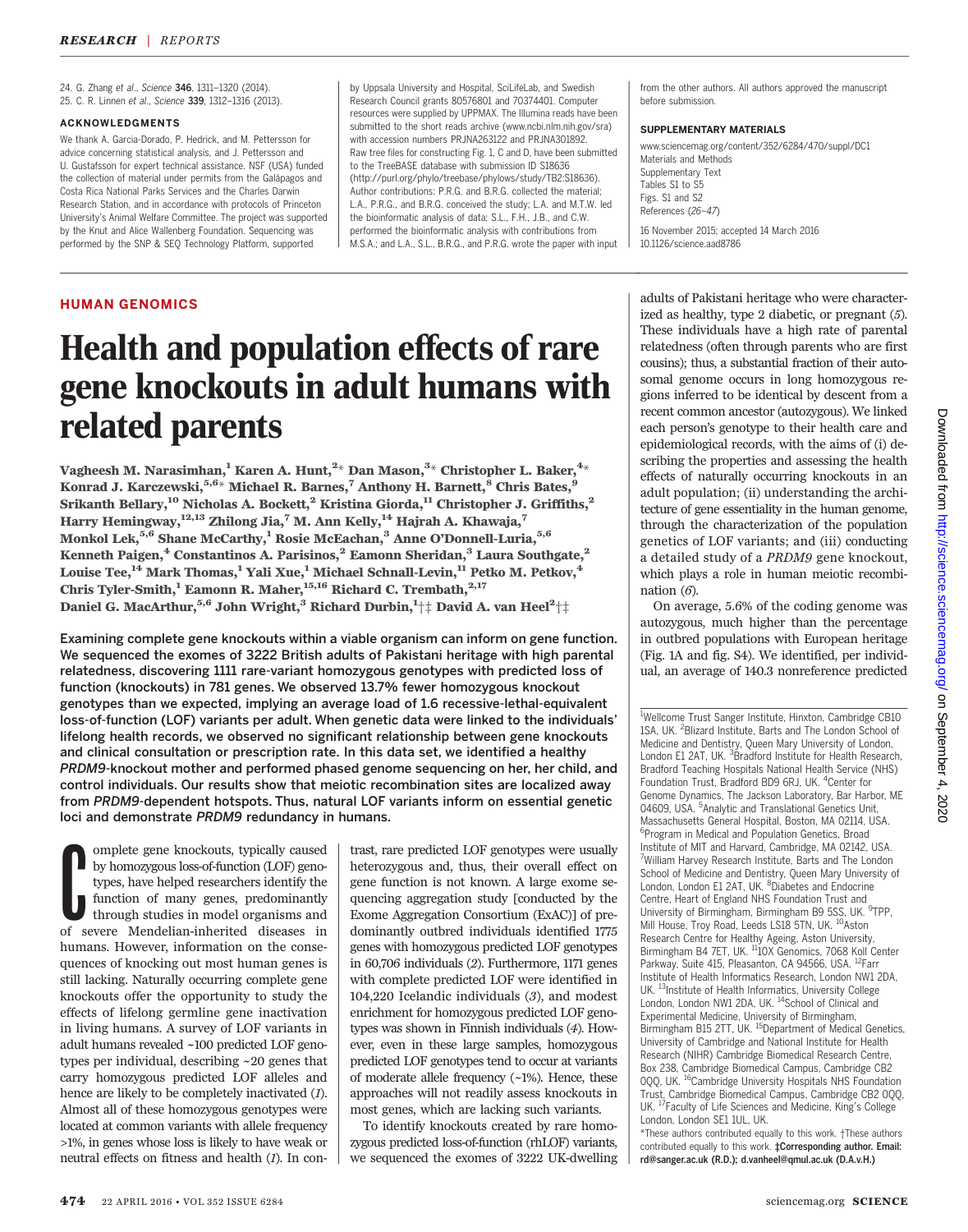LOF genotypes comprising 16.1 rare heterozygotes (minor allele frequency <1%), 0.34 rare homozygotes, 83.2 common heterozygotes, and 40.6 common homozygotes. Nearly all rhLOF genotypes were found within autozygous segments (94.9%) (5), and the mean number of rhLOF variants per individual was proportional to the rate of autozygosity (Fig. 1B). Overall, we identified 1111 rhLOF genotypes at 847 variants (575 annotated as LOF variants in all GENCODE basic transcripts) in 781 different protein-coding genes (Fig. 1C) (5) in 821 individuals. Autozygous segments were observed across all coding regions, with a density distribution that was not significantly different from random (5) (Shapiro-Wilk test;  $P = 0.112$ ). From these values, we estimate that 41.5% of individuals with 6.25% autozygosity (expected mean for an individual whose parents are first cousins but are otherwise outbred) will have one or more rhLOF genotypes (Fig. 1B).

The majority (422) of the identified genes with rhLOF genotypes had not been previously reported, although 167 had been reported as containing homozygous or compound heterozygous LOF genotypes in Iceland, and 299 appeared in the ExAC data. In total, 107 rhLOF genes were common to all three data sets (5), suggesting a subset of genes that are either tolerant of LOF variants and/or have higher rates of mutation. Eighty-nine rhLOF genotypes were homozygotes without observed heterozygotes, and we identified three individuals who each had five rhLOF genotypes. On the basis of these observations, we predict that in 100,000 individuals with firstcousin–related parents of the same genetic ancestry, at least one knockout would occur in  $\sim$ 9000 of the  $\sim$ 20,000 human protein-coding genes (fig. S3) (5).

We observed a lower density of annotated rare LOF variants within autozygous tracts (where

the genotypes are homozygous) compared with outside autozygous tracts (where they are typically heterozygous), indicating direct negative selection on a fraction of homozygotes (Fig. 2A). We matched each of the 16,708 rare annotated LOF (heterozygous and homozygous) variants to a randomly selected synonymous variant of the same allele frequency and observed 842 rare LOF variants with at least one homozygous genotype versus an average of 975.5 rare synonymous variants with at least one homozygote, which indicates a deficit of 13.7% [95% confidence interval (CI): 8 to 20%] of variants with rhLOF genotypes (Fig. 2B) (5). We attribute this deficit to some rhLOF genotypes resulting in early lethality or severe disease and thus being incompatible with our selection criteria for healthier adults, although our data do not inform whether these cases are due to fewer high-penetrance or more low-penetrance variants. This deficit is higher than in the Icelandic population (6.4%) (3), consistent with that analysis being biased toward more common variants already subject to selection.

We then combined the calculated deficit rate with the observed number of heterozygous annotated LOF variants, integrating across allele frequencies, to obtain a direct estimate of the recessive lethal load per person. This finding suggests that a typical individual from the population we sampled carries 1.6 recessive annotated LOF lethal-equivalent variants in the heterozygous state (5). Our estimate is similar to previous approximations of the lethal load calculated by correlating the number of miscarriages, stillbirths, and infant mortalities with the level of autozygosity (Fig. 2C)  $(7, 8)$ —and is also similar to measurements in other species (9). Using epidemiological data from 13,586 mothers from the same Born in Bradford birth cohort studied in our genetic analysis, we estimated 0.5 lethal equivalents resulting in miscarriage, stillbirth, or infant mortality per individual in our population (5). The difference between our two estimates can be accounted for by the fact that the first includes embryonic deaths, whereas the second involves fatalities occurring only after a registered pregnancy, which suggests that there are twice as many embryonically lethal recessive mutations as those that result in fetal or infant death. Controlling for other effects by comparing to synonymous mutations, we see a significant but moderate decrease  $(R_{A/B}$  jackknife test;  $P = 0.04$ ) in the rhLOF mutational load in our Pakistani-heritage population data set compared with outbred populations from the 1000 Genomes Project, although the observed decrease is less than that caused by the historic bottleneck in the Finnish population (FIN in Fig. 2D) (5).

We examined 215 rhLOF genes from our data set that have an exact 1:1 mouse:human gene ortholog. Analysis of mouse gene knockout data revealed 52 genes for which a lethal mouse phenotype had been reported on at least one genetic background (10). Whether or not the mouse ortholog knockout is lethal has no bearing on alteration of protein function, duplication, or changes in gene expression (5). Genes containing rhLOF showed 50% fewer molecular interactions compared with all genes in the STRING interactome data set (Kruskal-Wallis test;  $P = 3.4 \times 10^{-9}$ ); this result was predominantly driven by genes in the binding interaction category (Kruskal-Wallis  $P = 9.3 \times 10^{-11}$ ) (table S4). We saw a similar reduction in the Icelandic data, in contrast to both known pathogenic LOF variants and pathogenic gain-of-function variants reported in the Orphanet reference portal, which showed increased overall molecular interactions (Kruskal-Wallis $P = 1.1 \times 10^{-6}$  and 2  $\times$  $10^{-12}$ , respectively) (table S4) (5). Furthermore,



Fig. 1. Discovery and annotation of rhLOF variants. (A) Autozygous segment numbers and length for UK-dwelling individuals of Pakistani heritage and European-heritage individuals from the 1000 Genomes Project (CEPH Utah residents with ancestry from Northern and Western Europe; CEU). (B) Autozygosity and rhLOF in 3222 individuals. The graph shows the number (count) of individuals (left y axis, blue columns) binned by fraction of the autozygous genome

 $(F; x)$  axis) plotted against the mean number of rhLOF genotypes per individual (right y axis, orange circles). (C) Distribution of LOF variants by variant type (allele frequency and heterozygous-only versus those containing a homozygous genotype), predicted protein consequence, and transcript completeness (i.e., whether predicted for a full or partial set of GENCODE basic transcripts for the gene).

Splice donor

Splice acceptor

Rare homs

Common hets

Common homs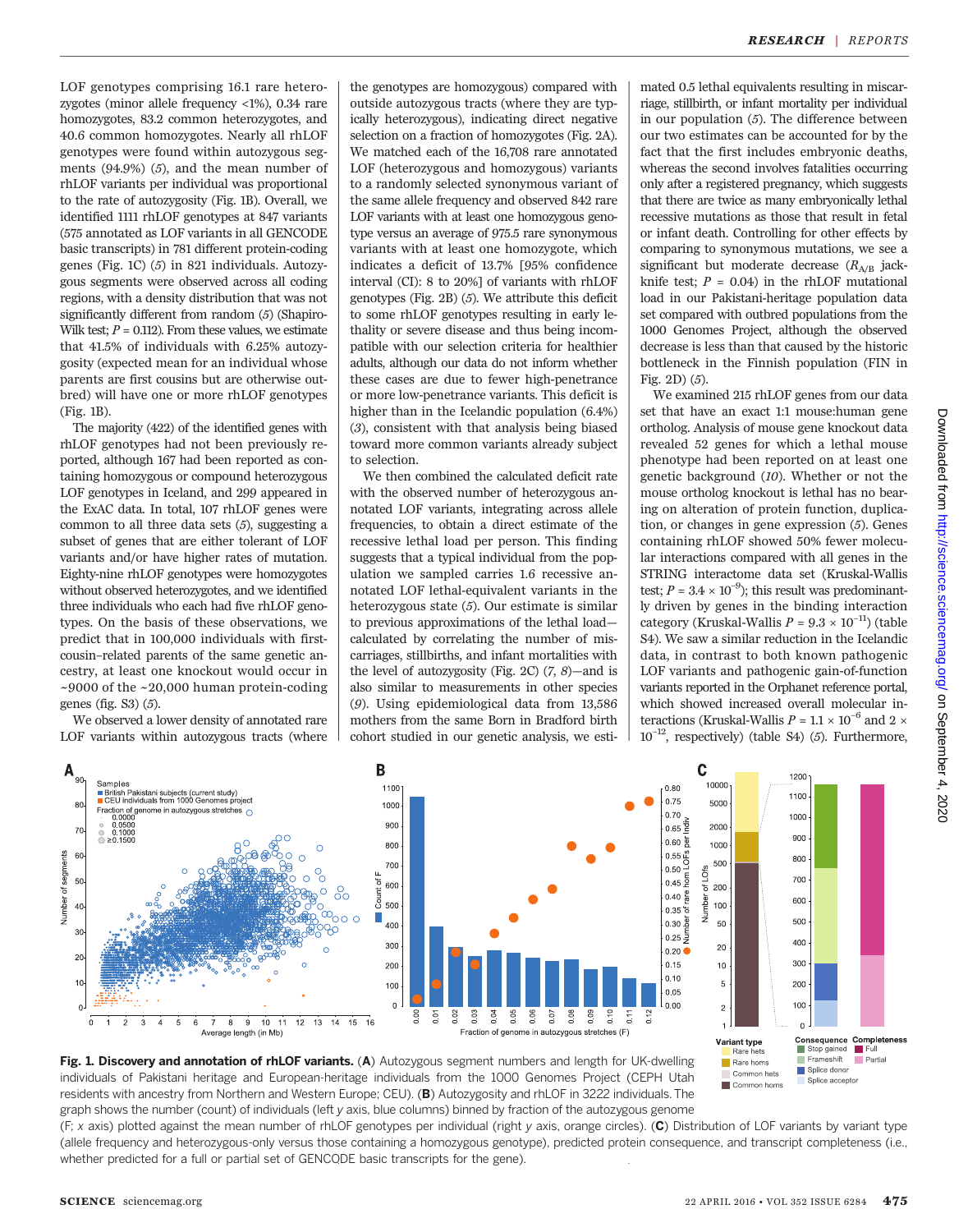rhLOF genes that are drug targets have an 11.4% rate of going from phase 1 clinical trials to approval versus 6.7% for all target-indication pairs ( $\chi^2$  test; *P* = 0.046), yet we observed no difference in the proportion of genes known or predicted to be druggable targets (11) when rhLOF genes (15%) were compared to all genes  $(13\%, P = 0.098)$  (5).

In participants from the Born in Bradford study, where full health record data was available, we observed 52 individuals with 54 rhLOF genotypes in recessive disease genes, using the Online Mendelian Inheritance in Man (OMIM) catalog "confirmed" category. We expected that these variants would be enriched for false-positive observations (1). After a quality-control analysis of the sequencebased genotype calls (5), we inspected the annotation of these variants (1). Of the 54 rhLOF genotypes, we considered 16 to be possible genome annotation errors (i.e., incorrectly described as LOF variants) (5) (table S2). Only six of the remaining 38 rhLOF variants were linked to a definite lifetime primary health record diagnosis consistent with the OMIM phenotype, although a further three genotypes were suggestively compatible (table S3). We suggest that the remaining 29 are due to a combination of incomplete penetrance (12–16), late onset of disease (i.e., not yet having occurred), individuals with mild symptoms not seeking medical attention, unrecognized technical issues with sequencing or annotation (e.g., tissue-specific alternative splicing), or dubious evidence to support the gene-phenotype assignment (in table S3, we assess the available evidence for these possibilities).

We next assessed electronic health records in the Born In Bradford adults, focusing on the time since study recruitment (5). Drug prescription rate and clinical staff consultation rate have previously been shown to correlate strongly with health status (17). We compared individuals with one or more rhLOF genotype ( $n = 638$ ) to individuals without  $rhLOF$  ( $n = 1524$ ) and found no association with prescription rate [logistic regression, odds ratio (OR): 1.001, 95% CI: 0.988 to 1.0144] or consultation rate (OR: 1.017, 95% CI: 0.996 to 1.038), nor any associations in rhLOF subgroups (5).

One individual in our study was a healthy adult mother with a predicted rare homozygous LOF mutation in PRDM9, which we confirmed experimentally (5) (fig. S7, A and B). PRDM9 is the major known determinant of the genomic locations of meiotic recombination events in humans and mice through its DNA binding site zinc finger domain (6, 18, 19). We excluded the possibility that this rhLOF variant was from a somatic loss-of-heterozygosity event on the basis that this individual's genotype is heterozygous, not homozygous, on both sides of the 25-Mb autozygous region (fig. S7C). Her lifetime primaryand secondary-care health records were unremarkable. Her genotype predicts protein truncation in the SET methyltransferase domain (thus lacking the DNA-binding zinc finger domain), which

we confirmed by in vitro expression analysis (fig. S8A). We observed no increase in H3K4Me3 global methylation upon transfection (20) of the truncation allele (fig. S8A) and that R345Ter specifically disrupted PRDM9-dependent H3K4Me3 methylation at hotspots (fig. S8B).

We performed long-range molecularly phased whole-genome sequencing to determine the locations of meiotic recombination in the maternal gamete transmitted from mother to child and identified 39 candidate crossovers in the process (5). Using maps of double-strand breaks (DSBs) and a maximum likelihood model to account for variability in region size and hotspot density (18), we estimated that only 5.9% (2 log unit CI: 0 to 24%) of the observed PRDM9-knockout–duo maternal gamete crossovers matched DSB sites from homozygotes with the wild-type PRDM9-A allele (5). In comparison, for a control mother-child Centre d'Etude du Polymorphisme Humain (CEPH) pedigree duo homozygous for PRDM9-A, we estimated that 52.1% (CI: 36 to 69%) of the crossovers occurred in known DSB sites. Using similar methods, we saw that 18.5% of the crossovers observed in the PRDM9-knockout duo (CI: 1 to 42%) occurred in linkage-disequilibrium–based hotspots versus 75.7% in the control duo [CI: 57 to 89%, consistent with a previously published estimate of an average of 60% of crossovers occurring at hotspots (18)] (5).

Prdm9-knockout mice demonstrate abnormal location of recombination hotspots with enrichment



Fig. 2. Population genetic analysis of rhLOF variants. (A) Comparison of the number of LOF variants per unit length in autozygous regions (LOF A) with the expected rate from nonautozygous sections (LOF NA), showing suppression of rhLOFs (t test). A similar analysis of synonymous (Syn) variants revealed no significant differences. (B) Observed number of variants with homozygote genotypes in 16,708 rare LOF variants (orange circle) versus a frequency-matched subsampling of synonymous variants (blue violin plot). (C) Quantification of the recessive lethal load carried, on average, by a single individual. Orange circle, direct subsampling estimate for rhLOF variants from current study; blue circles, epidemiological estimates from correlating infant mortality rates to estimated autozygosity in current and published data; green circle, direct estimate from a large Hutterite pedigree. Black bars denote 95% CIs. (D) Relative number of derived LOF alleles that are frequent in

one population and not another (under neutrality, the expectation is 1.0). Results were calculated for 1000 Genomes Project populations and the current Birmingham/Bradford Pakistani heritage population (BB), as compared with the CEU population. Error bars represent ±1 (black) or 2 (gray) SEs. Significant differences ( $R_{A/B}$  jackknife test) from CEU population data are denoted by orange circles. JPT, Japanese (Tokyo, Japan); BEB, Bengali (Bangladesh); TSI, Toscani (Italy); STU, Sri Lankan Tamil (UK); PJL, Punjabi (Lahore, Pakistan); CHB, Han Chinese (Beijing, China); ITU, Indian Telugu (UK); GIH, Gujarati Indian (Houston, TX); MSL, Mende (Sierra Leone); ESN, Esan (Nigeria); IBS, Iberian (Spain); LWK, Luhya (Webuye, Kenya); CDX, Chinese Dai (Xishuangbanna, China); YRI, Yoruba (Ibadan, Nigeria); GWD, Gambian (Western Divisions in the Gambia); GBR, British (England and Scotland); CHS, Southern Han Chinese (China); FIN, Finnish (Finland).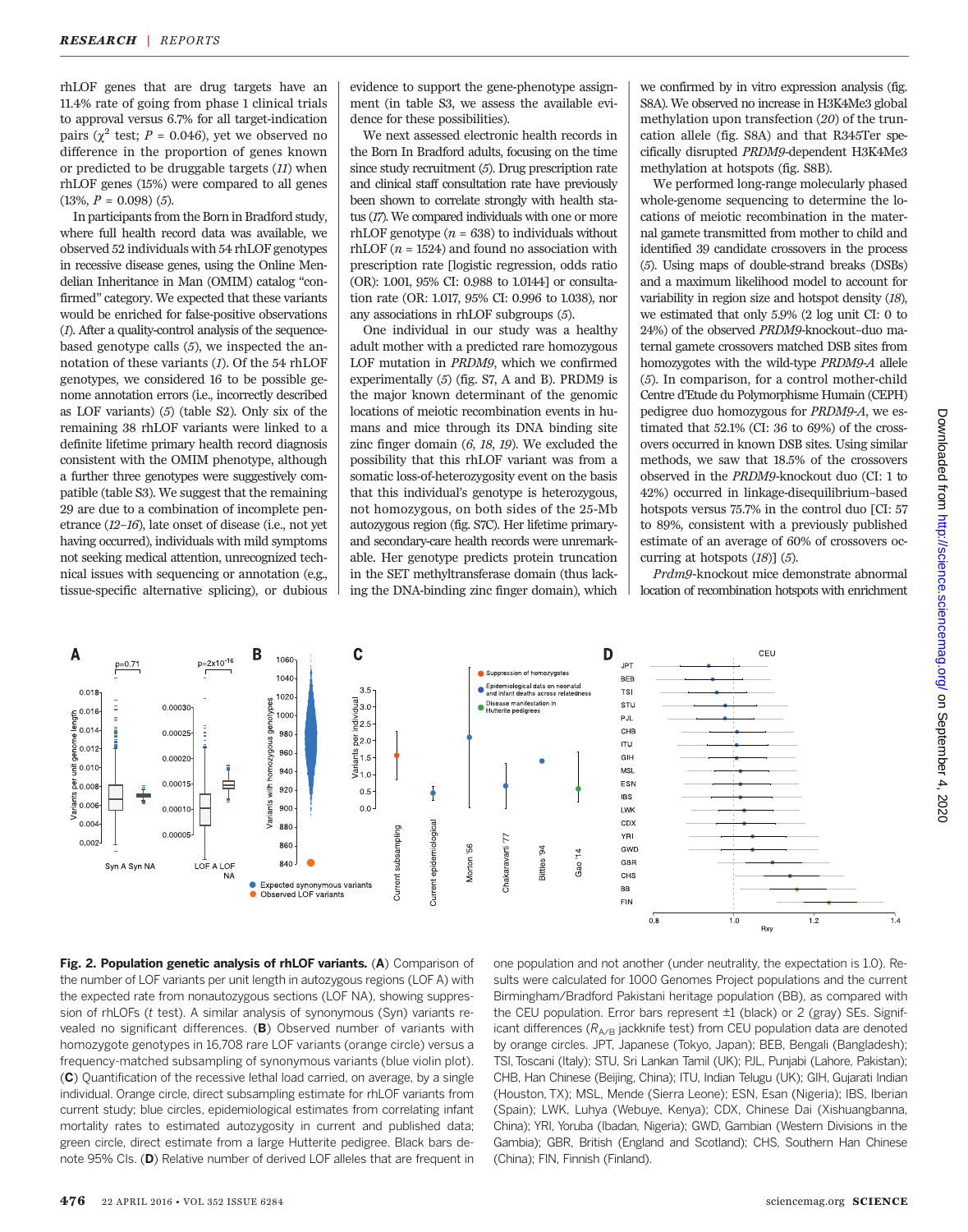at gene promoters and enhancers, fail to properly repair DSBs, and are infertile (both sexes sterile) (21, 22). Dogs, which lack PRDM9, retain recombination hotspots that occur in regions with high GC content (23), unlike in humans or knockout mice. It has been speculated that meiotic recombination in dogs is controlled by an ancestral mammalian mechanism and that PRDM9 competes and usurps these sites when active in noncanids (23, 24). However, we did not see increased overlap in our PRDM9-knockout– duo crossover intervals with promoters and their flanking regions or enrichment in GC content, as compared to the control duo  $(5)$ . Thus, the existence of a healthy and fertile PRDM9-deficient adult human points to differences in humans versus both mice and dogs and supports the possibility of alternative mechanisms of localizing human meiotic crossovers (25, 26).

Together, these data suggest that apparent rhLOF genotypes identified by exome or genome sequencing of adult populations require cautious interpretation. Although this class of variants has the greatest predicted effect on protein function, the loss of most proteins is relatively harmless to the individual. Even in previously annotated disease genes, predicted rare LOF homozygotes may not always be as clinically relevant as often considered. This finding is becoming increasingly important now that exome- and genome-sequencing studies of healthier adults are rapidly expanding. We anticipate that further efforts to identify naturally occurring human knockouts—whether in bottlenecked populations or, more efficiently, in individuals with related parents, as described here—will yield both new data relevant to clinical interpretation and new biological insights,

as exemplified by our investigation of a PRDM9 deficient healthy and fertile woman.

#### REFERENCES AND NOTES

- 1. D. G. MacArthur et al., Science 335, 823–828 (2012). 2. Exome Aggregation Consortium et al., Analysis of proteincoding genetic variation in 60,706 humans. 10.1101/030338 (2015); http://biorxiv.org/content/early/2015/10/30/030338.
- 3. P. Sulem et al., Nat. Genet. 47, 448–452 (2015).
- 4. E. T. Lim et al., PLOS Genet. 10, e1004494 (2014).
- See supplementary materials on Science Online.
- 6. E. D. Parvanov, P. M. Petkov, K. Paigen, Science 327, 835 (2010).
- 7. R. Chakraborty, A. Chakravarti, Hum. Genet. 36, 47–54 (1977).
- 8. A. H. Bittles, J. V. Neel, Nat. Genet. 8, 117–121 (1994).
- 9. A. R. McCune et al., Science 296, 2398–2401 (2002).
- 10. B.-Y. Liao, J. Zhang, Proc. Natl. Acad. Sci. U.S.A. 105, 6987–6992 (2008).
- 11. M. R. Nelson et al., Nat. Genet. 47, 856-860 (2015).
- 12. J. Flannick et al., Nat. Genet. 45, 1380–1385 (2013).
- 13. H. L. Rehm et al., N. Engl. J. Med. 372, 2235–2242 (2015).
- 14. K. Walter et al., Nature 526, 82–90 (2015).
- 15. J. J. Johnston et al., Am. J. Hum. Genet. 96, 913–925 (2015).
- 16. S. L. Van Driest et al., JAMA 315, 47–57 (2016).
- 17. S. L. Brilleman et al., Br. J. Gen. Pract. 63, e274–e282 (2013).
- 18. F. Baudat et al., Science 327, 836–840 (2010).
- 19. S. Myers et al., Science 327, 876–879 (2010).
- 20. C. L. Baker et al., PLOS Genet. 11, e1005512 (2015).
- 21. K. Hayashi, K. Yoshida, Y. Matsui, Nature 438, 374–378 (2005).
- 22. K. Brick, F. Smagulova, P. Khil, R. D. Camerini-Otero, G. V. Petukhova, Nature 485, 642–645 (2012).
- 23. E. Axelsson, M. T. Webster, A. Ratnakumar, C. P. Ponting, K. Lindblad-Toh, Genome Res. 22, 51–63 (2012).
- 24. I. L. Berg et al., Nat. Genet. 42, 859–863 (2010).
- 25. F. Pratto et al., Science 346, 1256442 (2014).
- 26. M. Lichten, Science 350, 913 (2015).

# ACKNOWLEDGMENTS

The study was funded by the Wellcome Trust (grants WT102627 and WT098051), Barts Charity (grant 845/1796), and the UK Medical Research Council (grant MR/M009017/1). This paper presents independent research funded by the NIHR under its Collaboration for Applied Health Research and Care for Yorkshire and Humber. Core support for Born in Bradford is also provided by the Wellcome Trust (grant WT101597). V.M.N. was supported by

the Wellcome Trust Ph.D. Studentship (grant WT099769). D.G.M. and K.J.K. were supported by the NIH National Institute of General Medical Sciences under award R01GM104371. E.R.M. is funded by the NIHR Cambridge Biomedical Research Centre. H.H. is supported by awards to establish the Farr Institute of Health Informatics Research, London, from the UK Medical Research Council, Arthritis Research UK, the British Heart Foundation, Cancer Research UK, the Chief Scientist Office, the Economic and Social Research Council, the Engineering and Physical Sciences Research Council, NIHR, the National Institute for Social Care and Health Research, and the Wellcome Trust. C.L.B., K.P., and P.M.P. are supported by the NIH (grant GM 099640). Born in Bradford is only possible because of the enthusiasm and commitment of the children and parents who are part of the study. We are grateful to all of the participants, health professionals, and researchers who took part in the Born in Bradford study. We thank B. MacLaughlin (Queen Mary University of London) for assistance and J. Rogers (Health & Social Care Information Centre) for advice. We would like to thank the Exome Aggregation Consortium and the groups that provided exome variant data for comparison. A full list of contributing groups can be found at http://exac.broadinstitute.org/about. R.D. declares that he is a founder and nonexecutive director of Congenica, owns stock in Illumina from previous consulting work, and is a scientific advisory board member of Dovetail. M.S.-L. and K.G. are employees of 10X Genomics. H.H. discloses paid consulting for AstraZeneca, and R.C.T. discloses a paid advisory role with Pfizer. Data reported in the paper are presented in the supplementary materials and are available under a data access agreement at the European Genotype-phenome Archive (www.ebi.ac.uk/ega) under accession numbers EGAS00001000462, EGAS00001000511, EGAS00001000567, EGAS00001000717, and EGAS00001001301.

# SUPPLEMENTARY MATERIALS

www.sciencemag.org/content/352/6284/474/suppl/DC1 Materials and Methods Figs. S1 to S8 Tables S1 to S8 References (27–60) Data S1 to S3

12 November 2015; accepted 18 February 2016 Published online 3 March 2016 10.1126/science.aac8624